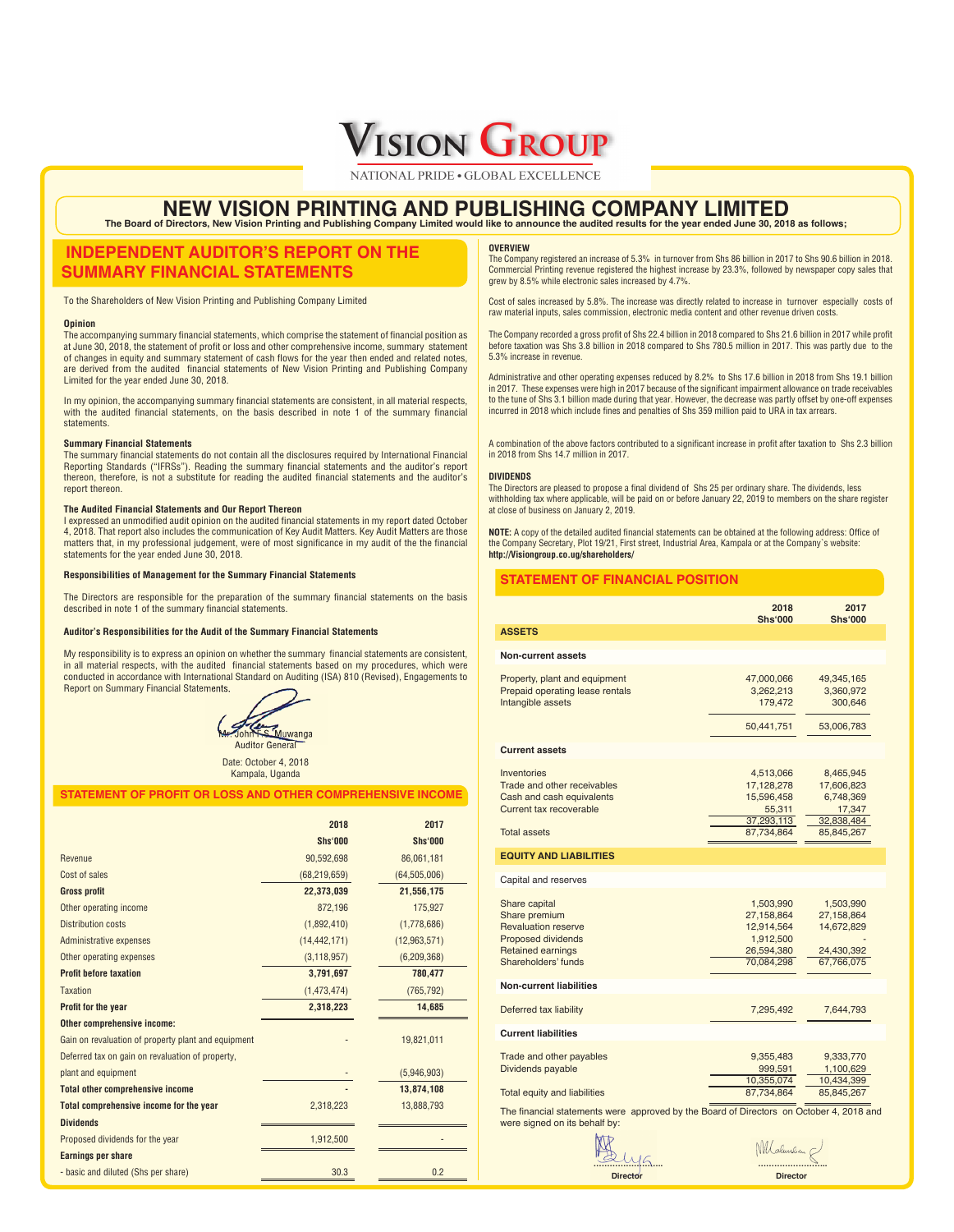**VISION GROUP** 

NATIONAL PRIDE GLOBAL EXCELLENCE **INNOVATION AND EXCELLENCE**

# **NEW VISION PRINTING AND PUBLISHING COMPANY LIMITED**

The Board of Directors, New Vision Printing and Publishing Company Limited would like to announce the audited results for the year ended June 30, 2018 as follows;

| <b>STATEMENT OF CHANGES IN EQUITY</b>                                                                                                                   |                                           |                      |                                     |                                                                |                                               |                                                | <b>SUMMARY STATEMENT OF CASH FLOWS</b>                                                              |                                      |                                         |
|---------------------------------------------------------------------------------------------------------------------------------------------------------|-------------------------------------------|----------------------|-------------------------------------|----------------------------------------------------------------|-----------------------------------------------|------------------------------------------------|-----------------------------------------------------------------------------------------------------|--------------------------------------|-----------------------------------------|
|                                                                                                                                                         | <b>Share</b><br>capital<br><b>Shs'000</b> | <b>Shs'000</b>       | premium dividends<br><b>Shs'000</b> | <b>Share Proposed Revaluation</b><br>reserve<br><b>Shs'000</b> | <b>Retained</b><br>earnings<br><b>Shs'000</b> | <b>Total</b><br><b>Shs'000</b>                 |                                                                                                     | 2018<br><b>Shs'000</b>               | 2017<br><b>Shs'000</b>                  |
| Year ended June 30, 2017<br>At start of year                                                                                                            |                                           | 1,503,990 27,158,864 |                                     | 1,248,469                                                      | 27,790,959                                    | 57,702,282                                     | Cash flows from operating activities                                                                |                                      |                                         |
| Profit for the year<br>Transfer to retained earnings                                                                                                    |                                           |                      |                                     | (449, 748)                                                     | 14,685<br>449,748                             | 14,685                                         | Cash from operations<br>Interest received<br><b>Tax paid</b>                                        | 14,173,834<br>188,128<br>(1,860,738) | 20,892,310<br>28,909<br>(2,680,020)     |
| Gain on revaluation of property<br>plant and equipment net of deferred tax                                                                              |                                           |                      |                                     | $-13,874,108$                                                  |                                               | $-13,874,108$                                  | Net cash in flow from operating activities                                                          |                                      | 12,501,224 18,241,199                   |
| Transaction with owners:                                                                                                                                |                                           |                      |                                     |                                                                |                                               |                                                | Cash flows used in investing activities                                                             |                                      |                                         |
| Dividends:<br>- Final for 2016 (declared)                                                                                                               |                                           |                      |                                     |                                                                | (3,825,000)                                   | (3,825,000)                                    | Purchase of property, plant and equipment                                                           |                                      | $(3,540,700)$ $(11,019,297)$            |
| At end of year                                                                                                                                          |                                           | 1,503,990 27,158,864 |                                     | $-14,672,829$                                                  | 24,430,392                                    | 67,766,075                                     | Purchase of prepaid operating lease rentals<br>Purchase of intangible assets                        | (36, 168)                            | $- (1,402,872)$<br>(138, 012)           |
| Year ended June 30, 2018<br>At start of year                                                                                                            |                                           | 1,503,990 27,158,864 |                                     | $-14,672,829$                                                  | 24,430,392                                    | 67,766,075                                     | Proceeds from disposal of property,<br>plant and equipment<br>Net cash used in investing activities | 24,770                               | 135,719<br>$(3,552,098)$ $(12,424,462)$ |
| Profit for the year<br>Transfer to retained earnings                                                                                                    |                                           |                      |                                     | (1,758,265)                                                    | 2,318,223<br>1,758,265                        | 2,318,223                                      | Cash flows used in financing activities                                                             |                                      |                                         |
| Transaction with owners:<br>Proposed dividends for 2018                                                                                                 |                                           |                      | $-1,912,500$                        |                                                                | (1,912,500)                                   |                                                | Dividends paid                                                                                      | (101, 037)                           | (4, 118, 981)                           |
| At end of year                                                                                                                                          |                                           |                      |                                     | 1,503,990 27,158,864 1,912,500 12,914,564                      |                                               | 26,594,380 70,084,298                          | Net cash used in financing activities                                                               | (101, 037)                           | (4, 118, 981)                           |
|                                                                                                                                                         |                                           |                      |                                     |                                                                |                                               |                                                | Net change in cash and cash equivalents                                                             | 8,848,089                            | 1,697,756                               |
| * The revaluation reaserve is as a result of revaluation of property, plant and equipment in accordance with the accounting<br>policies of the Company. |                                           |                      |                                     |                                                                |                                               | Cash and cash equivalents at beginning of year | 6,748,369                                                                                           | 5,050,613                            |                                         |
| The reserve is non-distributable and is released to retained earnings proportionately through use or disposal of the related                            |                                           |                      |                                     |                                                                |                                               |                                                | Cash and cash equivalents at end of year                                                            | 15,596,458                           | 6,748,369                               |

The reserve is non-distributable and is released to retained earnings proportionately through use or disposal of the related assets.

### **SEGMENT INFORMATION**

|                                |                 | <b>PRINT MEDIA</b>       |                 | <b>ELECTRONIC MEDIA</b>  |             | <b>COMMERCIAL PRINTING</b> |           | <b>OTHERS</b>   |            | <b>TOTAL</b>    |  |
|--------------------------------|-----------------|--------------------------|-----------------|--------------------------|-------------|----------------------------|-----------|-----------------|------------|-----------------|--|
|                                | 2017            | 2018                     | 2017            | 2018                     | 2017        | 2018                       | 2017      | 2018            | 2017       | 2018            |  |
|                                | <b>Ushs'000</b> | <b>Ushs'000</b>          | <b>Ushs'000</b> | Ushs'000                 | Ushs'000    | <b>Ushs'000</b>            | Ushs'000  | <b>Ushs'000</b> | Ushs'000   | <b>Ushs'000</b> |  |
| External sales                 | 50,560,562      | 51,250,741               | 24,844,186      | 26,010,663               | 9,369,157   | 11,552,020                 | 1,287,276 | 1,779,274       | 86,061,181 | 90,592,698      |  |
| Other operating income         |                 | $\overline{\phantom{a}}$ | $\sim$          | $\overline{\phantom{a}}$ | $\sim$      | $\overline{\phantom{a}}$   | 175,927   | 872,196         | 175.927    | 872,196         |  |
| <b>Total Sales</b>             | 50,560,562      | 51.250.741               | 24,844,186      | 26,010,663               | 9,369,157   | 11,552,020                 | 1,463,203 | 2,651,470       | 86,237,108 | 91,464,894      |  |
|                                |                 |                          |                 |                          |             |                            |           |                 |            |                 |  |
| Segment profit before taxation | 2,981,760       | 3,915,219                | (1, 207, 894)   | 301,689                  | (1,989,712) | (1,562,210)                | 996,323   | 1,136,999       | 780,477    | 3,791,697       |  |

### **NOTES TO THE SUMMARY FINANCIAL STATEMENTS**

### **1. Basis of Preparation**

The summary financial statements are prepared in accordance with criteria developed by management. Under management's established criteria, management discloses the statement of financial position, statement of profit or loss and other comprehensive income, summary statement of changes in equity and summary statement of cash flows. These summary financial statements are derived from the audited financial statements of New Vision Printing and Publishing Company Limited for the year ended June 30, 2018, which are prepared in accordance International Financial Reporting Standards and the requirements of the Companies Act, 2012.

are mandatory for annual accounting periods beginning on or after July 01, 2017 and which are relevant to the Company's operations.

### **3. Earnings Per Share**

Earnings per share (EPS) is calculated by dividing profit attributable to shareholders by the weighted average number of ordinary shares outstanding during the period.

### **4. Segment Information**

The Company derived 56% (2017 - 59%) of its revenue from print media, 28% (2017 - 29%) of its revenue from electronic media, 13% (2017 - 11%) of its revenue from commercial printing and 3% (2017 - 2%) from the others. The Company's revenue strategy is associated with these product lines, accordingly, the segment information is so presented.

### **2. Accounting Policies**

Accounting policies used in the preparation of these summary financial statements are consistent with those set out in Note 2 of the June 30, 2018 Audited Financial Statements consistently applied from period to period. The Company has adopted all the new and revised accounting standards and interpretations that

### **ANNUAL CERTIFICATE OF RESPONSIBILITY FOR THE FINANCIAL YEAR 2017/2018**

**(Pursuant to the provisions of section 15 of the Public Enterprises Reform and Divestiture Act)**

We the undersigned of New Vision Printing and Publishing Company Limited acknowledge the responsibility for the proper safe guarding of assets of the Company and hereby confirm that we have complied with all the requirements of the law.

We further affirm that any act or omission resulting out of this acknowledgment is our responsibility. A list of the Company`s assets is available for viewing at the Company`s Head Office, located at Plot 19/21, First Street, Industrial Area, Kampala.

Dated this **October 4, 2018**

**……………………… …………………………….. ……………………………**

**Monica Chibita Robert Kabushenga Gervase Ndyanabo**

**Board Chairperson Chairperson Chief Finance Officer/DMD Managing Director/CEO** Chief Finance Officer/DMD